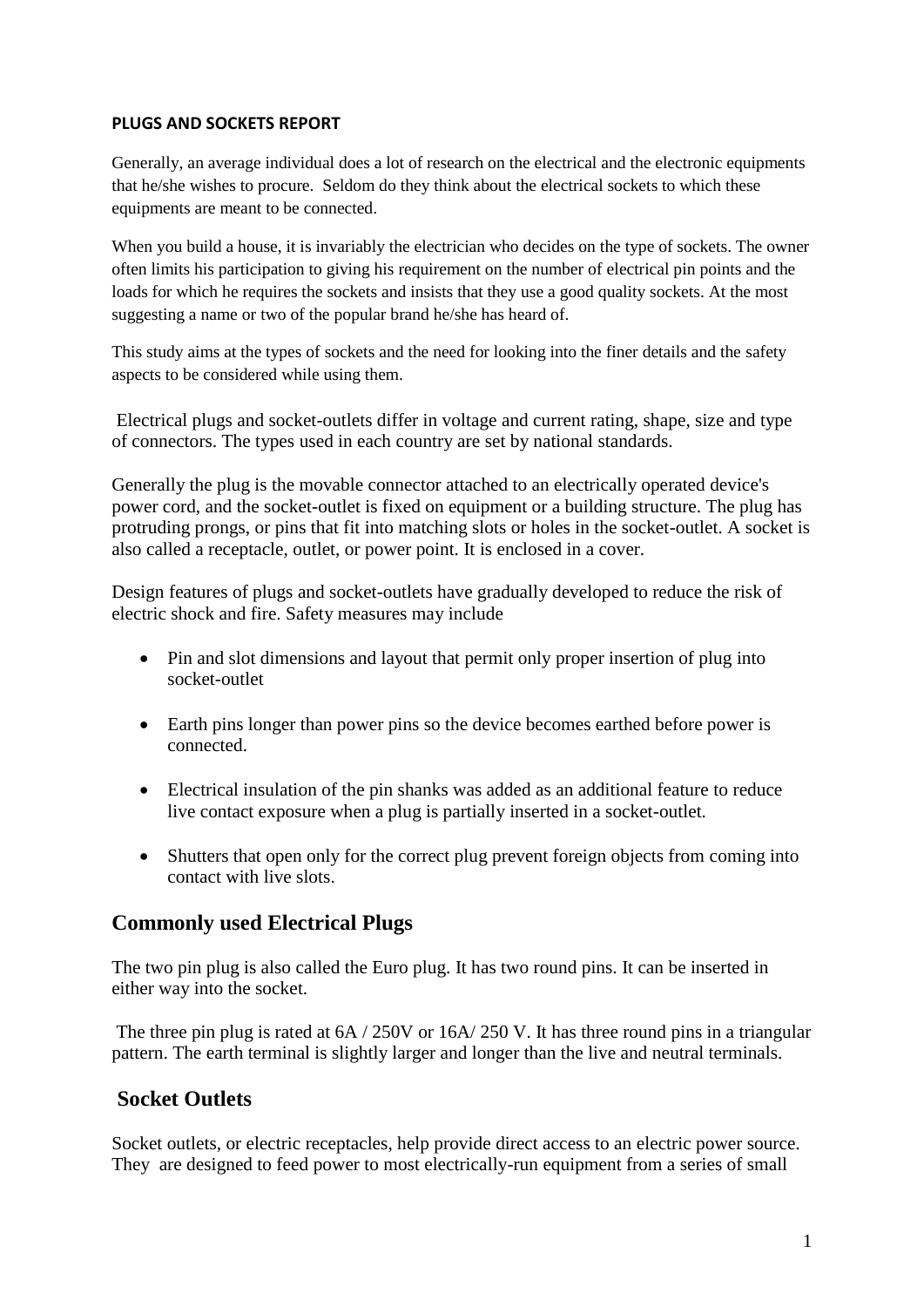boxes that are wired directly to an electrical panel or other power source. Socket outlets are commonplace in most homes and businesses, as they provide both easy and direct access to electrical power from various points. A socket outlet's design may vary depending on the electrical current, the country of origin, and the type of equipment or plug it must accept. Due to these variances, not all electrical outlets and electric-run components are mutually compatible.

# **Hazards of interchange:**

Plugs and socket-outlets are designed as a system to meet standards for safety and reliability. Some types of sockets may accept more than one type of plug; where this is an official, approved intention of the socket design. All the approved combinations will be tested against to the applicable safety standards. Occasionally, plug and socket combinations may allow power to flow but may not meet product standards for mating force, grounding, current capacity, life expectancy, or safety. Improvised or user-modified connectors will not meet the product safety standards.

**Electricity improves our daily lives - but only when used safely. Don't create hazards by overloading sockets, and never ignore warning signs like burning smells, sounds of arcing (buzzing or crackling), fuses blowing or circuit-breakers tripping. Electrical accidents are most likely to happen when equipment is damaged or misused. Failure to correct the problem could have devastating effects. This sounds like common sense, but you would be surprised how many of us fail to follow basic safety guidelines.**

## **For Your Safety:**

### **Damaged plugs, sockets and flexible cables can cause electric shocks, burns and fires.**

- Check the plug and socket for burn marks, sounds of 'arcing' (buzzing or crackling), fuses blowing, circuit-breakers tripping or whether it feels hot.
- Remove plugs from sockets carefully. Pulling out a plug by the cable puts a strain on it, and could damage the contact between the plug and the socket. This could result in the plug overheating, its wires becoming loose or an electric shock (if the earth wire is disconnected).
- Only use plugs with the ISI mark
- Always replace damaged cables immediately. Touching exposed live wires may give you an electric shock which could result in death.

### Mistakes you can avoid:

 Always unplug an appliance before you try to do any maintenance. You risk injury from electric shock, burns and mechanical movement if you tackle maintenance before appliances are unplugged and have cooled down.

Flexible cables trailing under carpets, rugs or across walkways are not only a major danger in terms of tripping, but also a fire risk.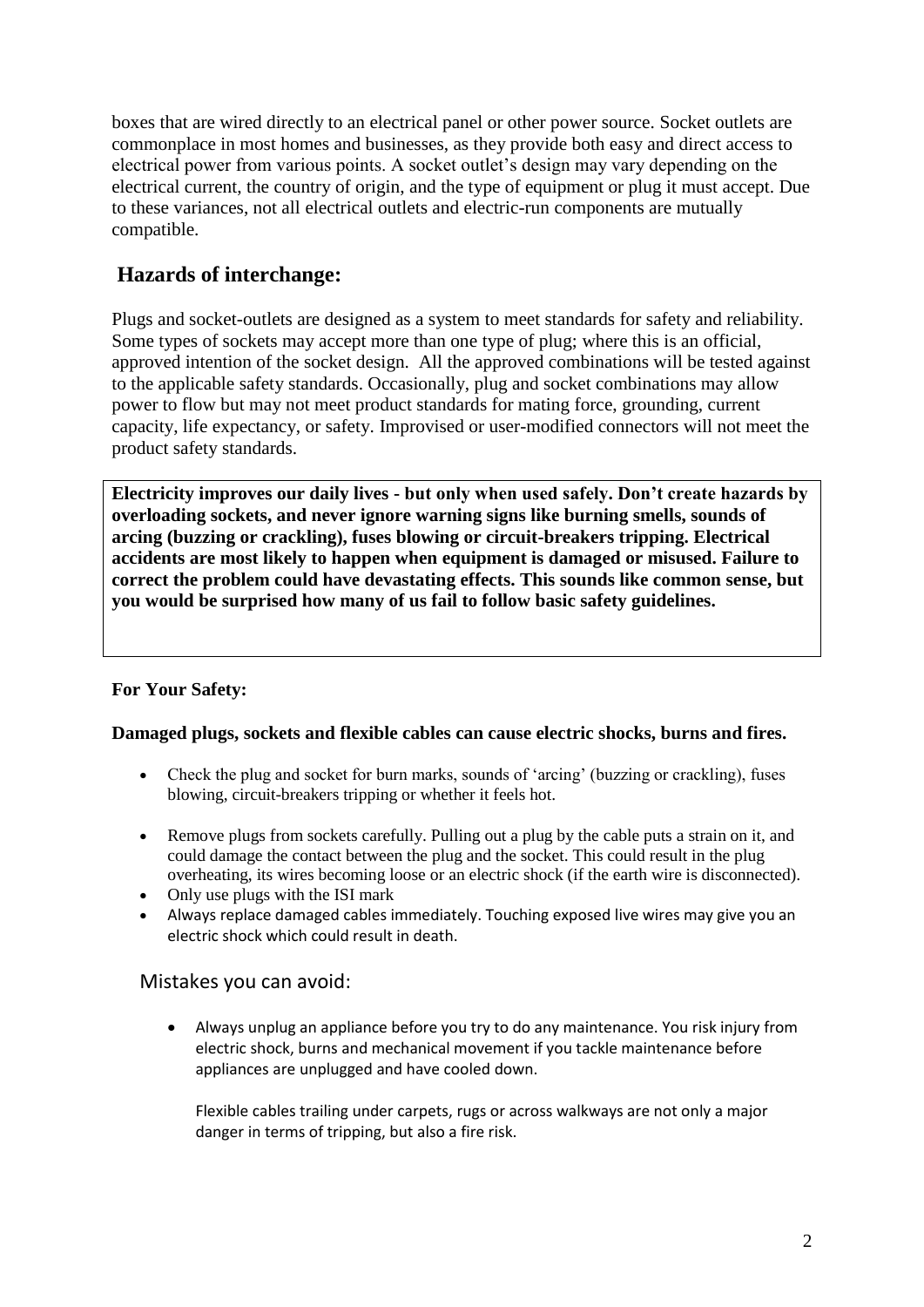- Many electrical appliances, such as heaters, have ventilation slots to prevent overheating. If these slots are covered up, the appliance could overheat and catch fire, or if water drips in, there is a risk of electric shock.
- On an average, You can expect to find around four sockets in a room in a house. Although this is enough for most purposes, an increase in the use of computers, games consoles and other appliances has led to an increase in the number of sockets being needed in an average room. Extension leads and adaptors often provide a quick and easy solution but, in reality, these leads and adaptors are often misused, and can present a very real danger. In extreme cases they can overheat, which can cause a fire.

### **Some safe practices**

- Ensure the plug is completely inserted into the socket outlet. Failure to do so may cause electric shock and/or excessive heat resulting in a fire.
- Regularly remove any dust, etc from the plugs of the appliances by pulling them from the socket outlets, then wiping them with a dry cloth. Accumulated dust may cause an insulation defect from moisture, etc. resulting in a fire.
- Remove the plug of the appliance from the socket outlet if it emits smoke, an abnormal smell, or makes an unusual noise. These conditions can cause fire or electric shock. Get the wiring and the appliance checked by a competent person.

### **Never touch an electric plug with wet hands. There is a danger of electric shock.**

Electric shock can cause Headache, Muscle fatigue or spasms, Temporary unconsciousness, or Temporary breathing difficulty.

Some of the more serious and possibly fatal side effects of electrical shock are

- Severe burns at point of contact and along the electricity's course through the body,
- Vision loss, Hearing loss, Brain damage, Respiratory arrest or failure,
- Cardiac arrest (heart attack), or Death

## **Prevention Tips**

Plastic outlet caps are a simple solution to keeping fingers and dangerous objects out of socket outlets. But, these aren't perfect, because kids can remove the caps. Another option – that's gaining popularity because of its success – is to install tamper-resistant electrical socket outlets ie., **with shutters**. Many new homes already come equipped with them, and we can upgrade socket outlets in older homes to these new receptacles.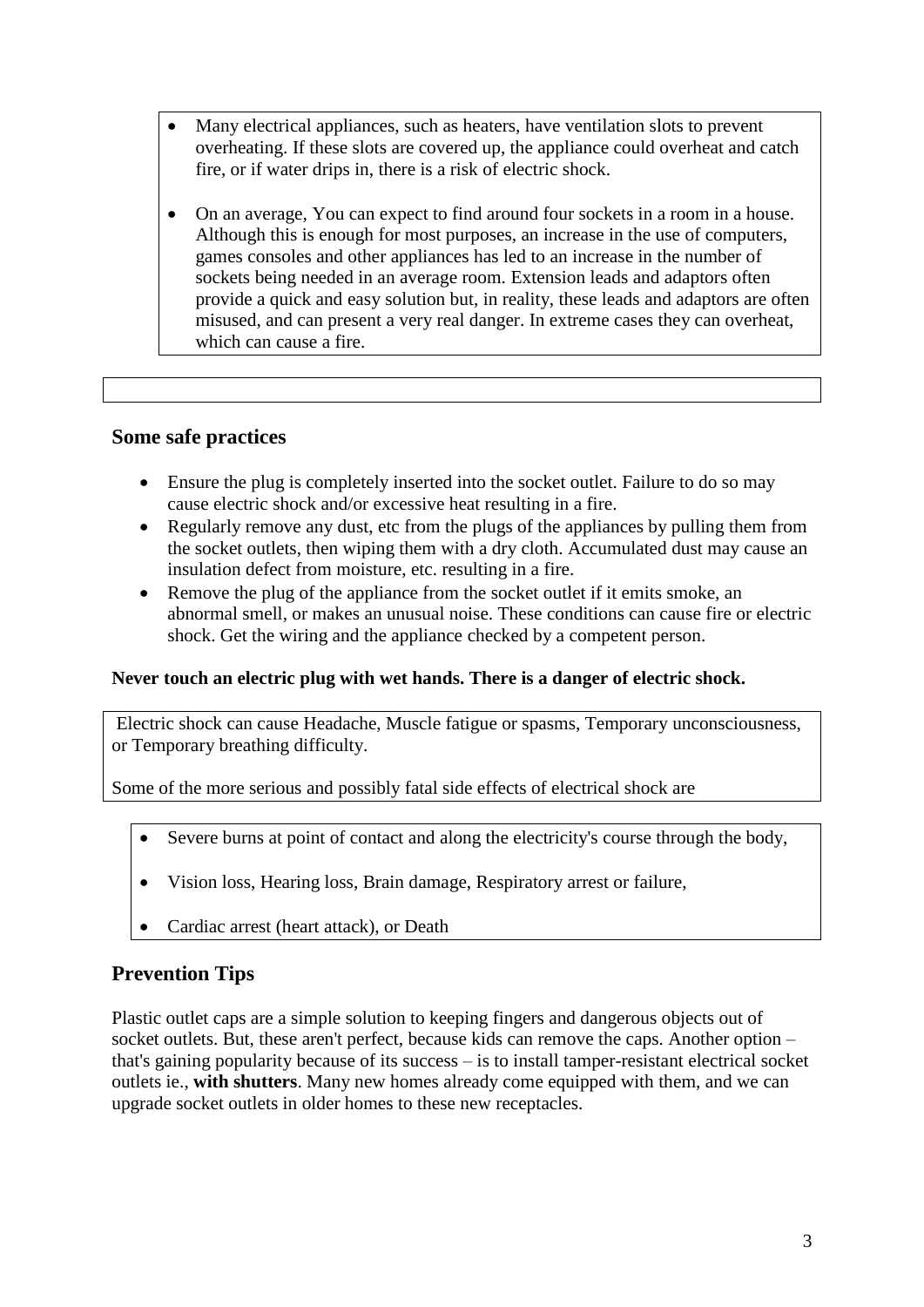## **Don't**

- Use adaptors plugged into other adaptors; or
- Overload extension socket outlets, particularly with high-current appliances such as kettles, irons and heaters (Low-current appliances include radios, televisions, computers and hi-fi equipment); this can result in the risk of fire or electric shock.
- Buy cheap, substandard adaptors

**The most sensible action would be to install extra sockets. While you are at it, ask an electrician to install twin sockets rather than single ones.** 

# **Safety in the kitchen:**

We all know that water and electricity make a lethal combination. So it's important that electrical equipment is installed correctly, and that you use appliances in your kitchen with care.

- To avoid water coming into contact with electricity, make sure that your sockets or switches are fitted at a safe distance (at least 30 cm horizontally) from the sink.
- If appliances such as fridges, dishwashers and washing machines are fitted under worktops, getting to sockets may be difficult. Ideally, these appliances should be controlled by a switched fuse connection unit mounted above the worktop where you can reach it easily.

# **Don't**

- Touch any electrical equipment or switches with wet hands;
- Wrap flexible cables around any equipment when it is still warm;
- Clean an appliance such as a kettle while it is still plugged in;
- Try to get toast that is stuck out of a toaster while it is plugged in, and especially not with a metal knife –
- Fill a kettle or a steam iron while it is plugged in.

Take special care when using electrical appliances in the kitchen – the mixture of water, hot surfaces, flexible cables and electricity can be very dangerous. Check that flexible leads and appliances such as kettles and toasters are in good condition.

# **Bathroom safety**

Water conducts electricity efficiently. When the two mix, the result can kill. Because of this, from an electrical safety point of view, the bathroom is possibly the most dangerous room in the home. The consequences of an electric shock are far more severe in a bathroom or shower room as wet skin reduces the body's resistance. There are special requirements for electrical installations in bathrooms.

### **Sockets**

- Sockets are not allowed in bathrooms or shower rooms (apart from shaver-supply units), unless they can be fitted at least three metres from the bath or shower.
- Shaver-supply units must be at a safe distance from the bath or shower to avoid splashes.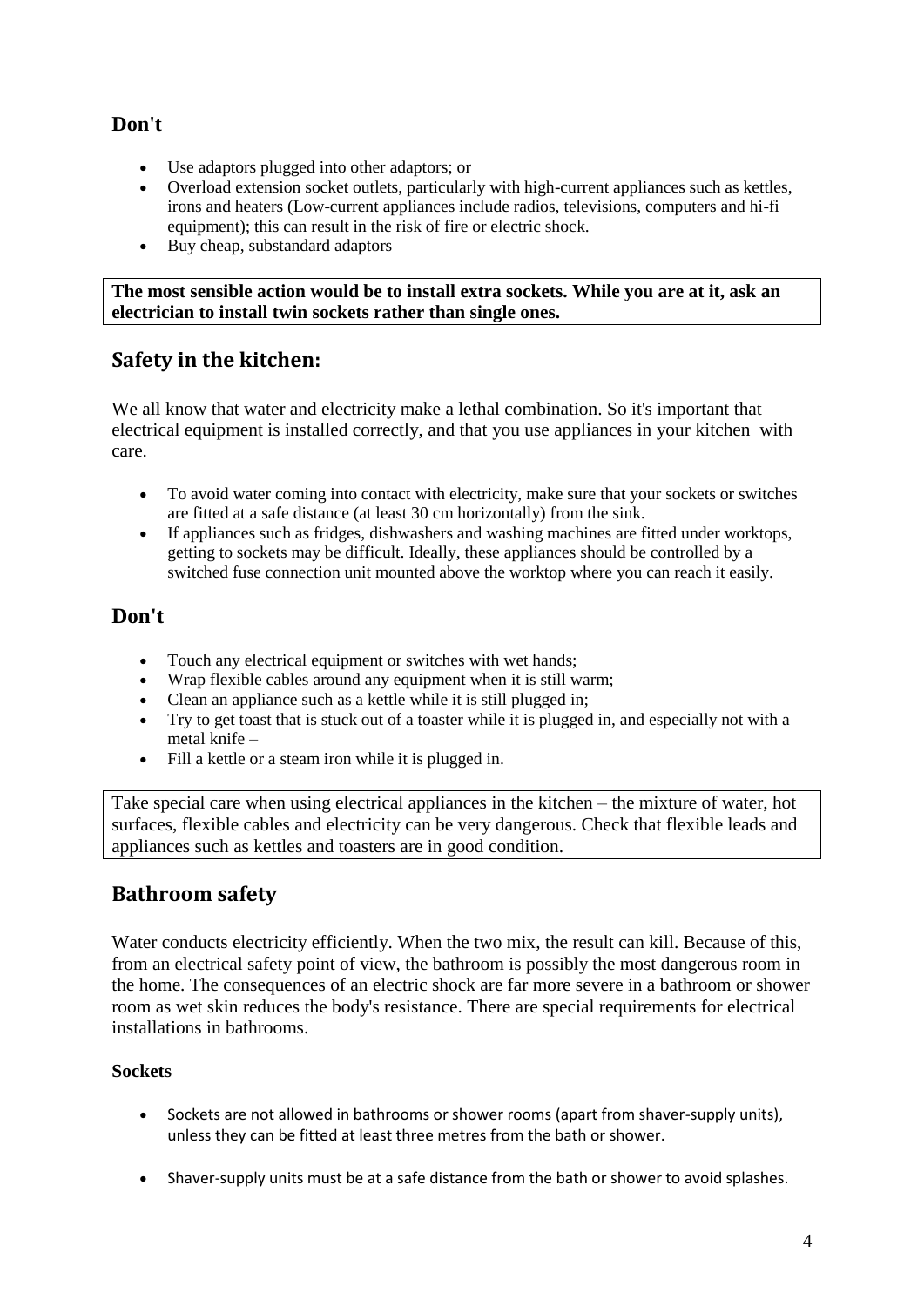## **Don't**

Don't use mains-powered portable appliances such as hairdryers, heaters or radios into a bathroom. There is a danger of an electric shock.

# **Checking a Plug**

- Remove the plug from the socket and check the plug is not damaged.
- Look for signs of overheating, such as discoloured casing or cable.
- Check that the plug is marked ISI 1293
- Check that the cable sheath is firmly clamped in the plug and that no coloured wires are showing.

All modern appliances use the familiar 6 A or 16 A three pin plugs. These plugs are used for handheld appliances such as hairdryers and vacuum cleaners, and appliances like microwave ovens. The plug and cable can suffer damage, particularly if they connect to handheld appliances. Checking a plug and its cable does not need a lot of detailed electrical knowledge and these tips should help..

## **Which plugs and sockets should be used:**

Most table lamps, standard lamps, televisions, computers, mixers, blenders, power drills, jigsaws, soldering irons will use 700W or less. Larger appliances such as washing machines, dishwashers, microwave ovens, irons, induction tops, and hotplates will use more than 700W. For your convenience these are just standard two plug and socket outlets 6A and 16A. For appliances up to 700W, use a 6A plug and socket outlet. **For those over 700W, use a 16A plug and socket outlet.** 

# **Frequently Asked Questions:**

## **Why do the Sockets get heated?? Understanding overheating of socket outlets.**

Materials that conduct electricity also oppose its flow to some degree. This phenomenon is known as resistance, and every electrical conductor, no matter how efficient, displays it to some degree. Copper wire is a good conductor with low resistivity, but resistance increases with decreasing wire size, **and one of the byproducts of resistance is heat.**

Remembering the above facts can help us understand why our socket outlets are overheating and what to do about it.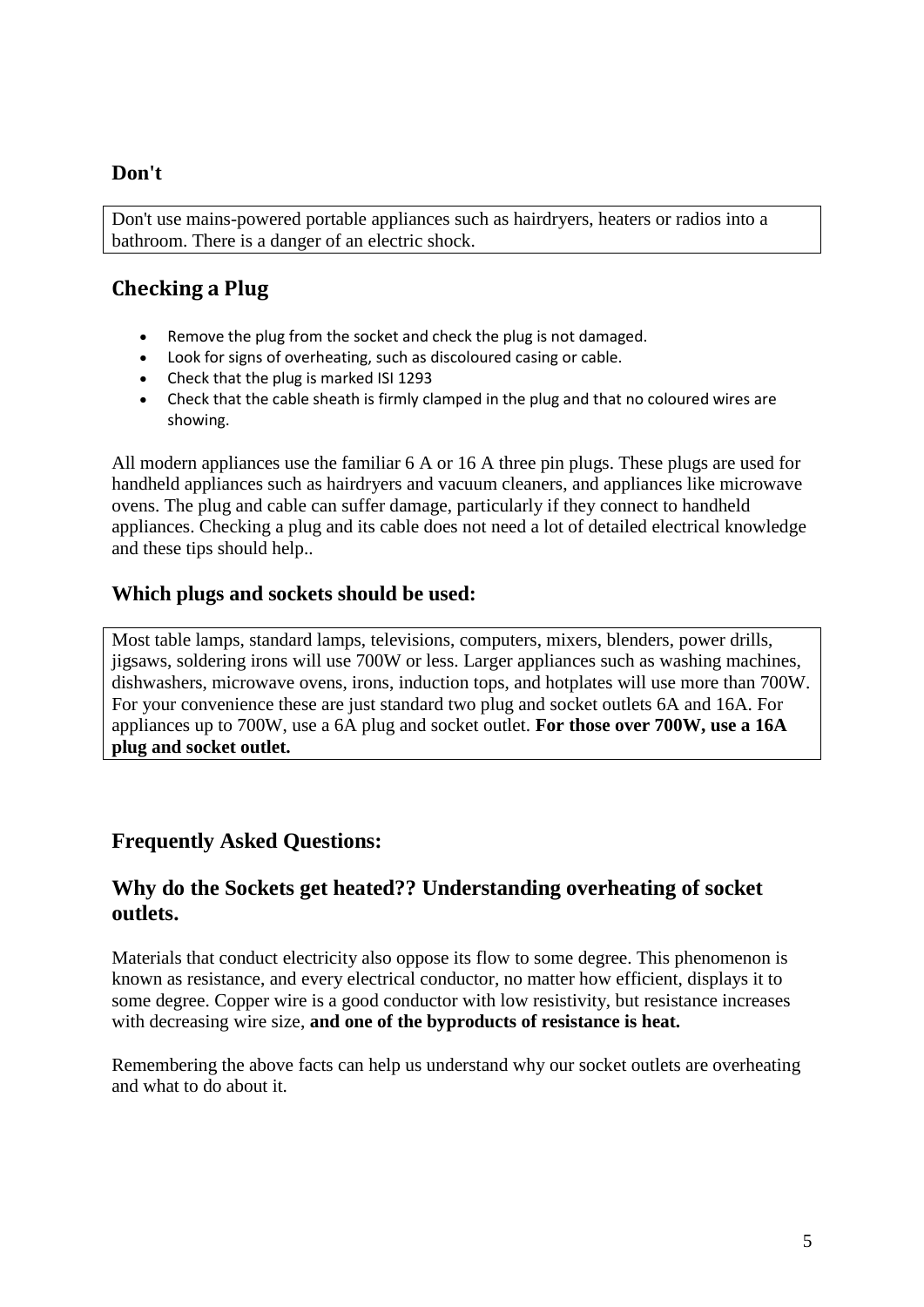### **What thickness of wire is to be used?**

**Wiring requirements**: The electrical code is specific about the thickness of wire, also known as the wire gauge that you should use, based on the expected maximum current flow through it. One of the main reasons for the wire size requirements is to prevent overheating of the wires and the resulting damage to equipment and possibility of fire.

### **What happens where is miswiring in a socket outlet?**

Electricians are required to install socket outlets with the proper gauge wire, but homeowners often modify their circuitry without consulting the codes and make mistakes in the process. One such mistake is to extend the circuit from an existing outlet with a smaller gauge cable than the incoming one. The smaller wire creates a bottleneck for electricity as it passes through the socket outlet on its way along the circuit, and the extra resistance heats up the socket outlet terminals and the socket outlet. In such a case, you may notice the socket outlet getting hot even if you aren't using it.

**High demand appliances:** A socket outlet can heat up for a related reason when you use it to power an appliance that draws more power than the socket outlet is designed to supply. For example, you may be using a socket outlet to supply an appliance or power tool and find that it occasionally draws more than the circuit can handle and trips the circuit breaker. If you attempt to remedy the situation by simply replacing the breaker, the socket outlet will get hot every time the appliance or tool draws more electricity than the socket outlet and the wires attached to them can handle.

### **What is the reason for melted socket outlets?**

**Loose connections:** Loose connections are responsible for many melted socket outlets and fires. If one of the terminal wires works itself loose from the terminal screw, electricity may arc between the wire and the terminal. Air has a higher resistivity than copper, and more heat is produced when electricity passes through it, which is one reason why lightning strikes often result in fires. A poorly fitting plug or a loose socket outlet can also cause arcing. Heat from loose connections is seldom benign enough to simply warm the socket outlet. It usually results in damage to the socket outlet or plug.

# **Are your Sockets Overloaded?**

Overloading electric socket outlets is the cause of many house fires and whilst most people have extension leads in their homes, using 4-way bar adaptors (which are recommended over multi plug adapters) to increase the number of appliances that they can plug into a wall socket outlet, it seems many householders are still unclear about what items are safe to plug in.

It is worth noting that different appliances place different demands on an electric socket outlet. Small electrical appliances such as kettles and toasters place a large demand on an extension socket outlet and it is recommended that both of these appliances have their own individual plug and socket outlet.

An extension lead can be very useful when a higher number of plug outlets would be required such as to set up a television, DVD player, a SKY box and a Play station. It can be very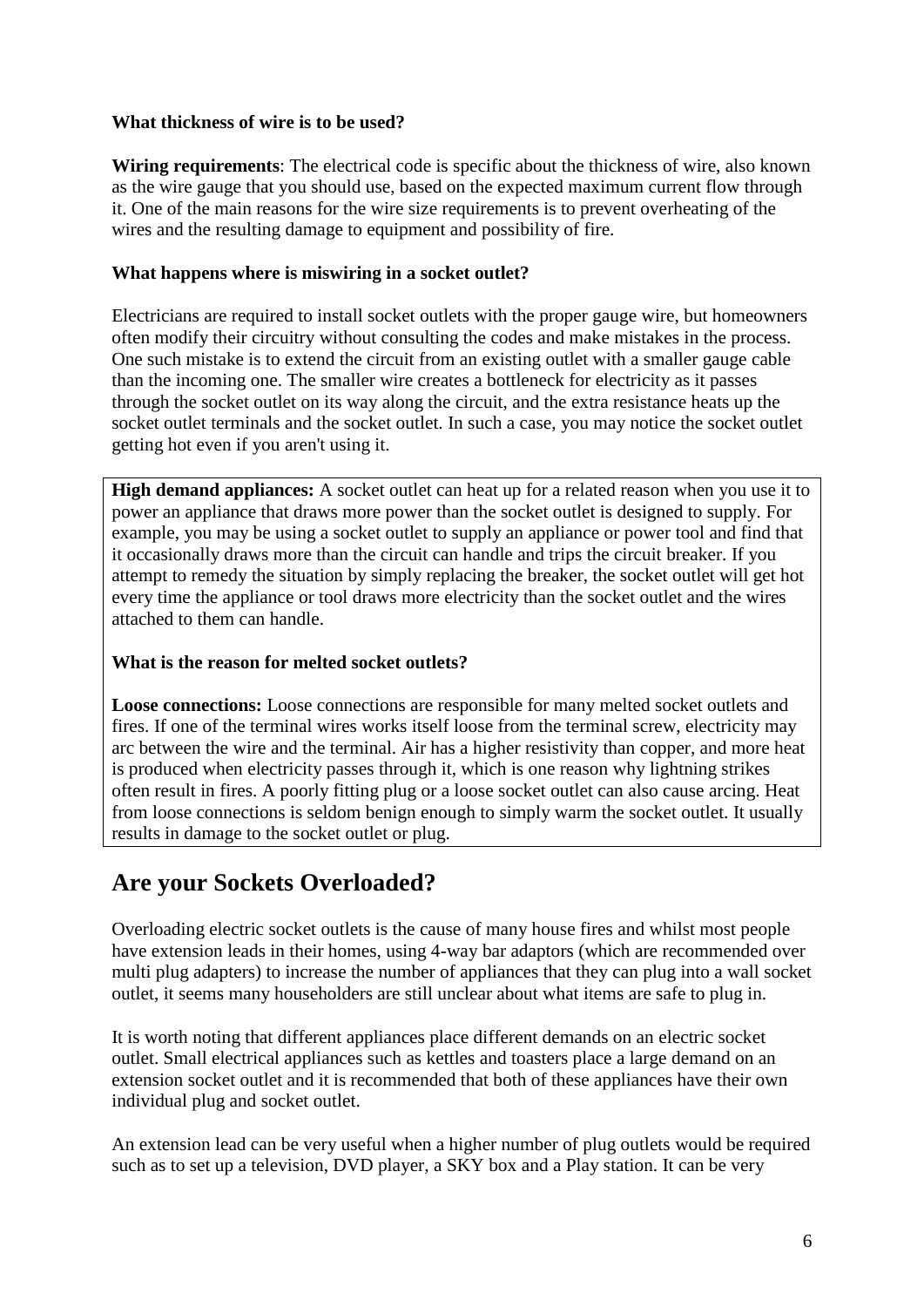inconvenient having to plug these items individually into only one plug socket. An extension lead gives some much needed flexibility. It is worth knowing that to plug in all 4 of these items would use just over 750 watts (3 Amps). It is important to know which pieces of electrical equipments can be safely used on an electrical extension lead. Before an extension lead is used, it is important to know its maximum current rating. The Amps are marked clearly on every extension lead and it is important not to exceed the limit. If the limit is exceeded, it can cause a fire in the wall socket outlet. Although there is space to plug in four appliances, this does not mean it is always safe to do so. Different electrical appliances use different amounts of power.

It is not the biggest appliances though that use the most power. A kettle, for example, would draw more current than a washing machine.

It is important to be aware of the limitations of an extension socket outlet. There are instances where extension sockets have been plugged into extension socket outlets in order to create even more socket outlets without any thought being given to the maximum power available from the one socket outlet. It is a fire risk and is also overloading the extension socket outlet itself.

# **COMPARATIVE TESTING**

Comparative Testing is a formal process by which products & services of different vendors are tested for Quality; the services are tested for compliance to the regulations laid out by the regulatory authorities. CONCERT has undertaken to do this Comparative Testing for South India under a grant from Department of Consumer Affairs, Government of India. Concert tested 7 products and 3 services in 2012/13 One of the products chosen for testing was electrical plugs and sockets.

| Socket 6 A           | Socket 16A            |  |  |
|----------------------|-----------------------|--|--|
| <b>Million</b>       | Million (15 & 5 Amps) |  |  |
| (2 in 1)             |                       |  |  |
| Kundan               | Kundan (15 & 5 Amps)  |  |  |
| (5 in 1)             |                       |  |  |
| Anchor               | Anchor (15 & 5 Amps)  |  |  |
| ( 2 in 1)            |                       |  |  |
| Legrand (3 pin only) | Legrand (15 & 5 Amps) |  |  |
| Havells              |                       |  |  |
| (2 in 1)             | Roopa (15 & 5 Amps)   |  |  |
| Fybros               |                       |  |  |
| (5 in 1)             | Fybros (15 & 5 Amps)  |  |  |
| Euro (Gemini)        |                       |  |  |
| $(2 \text{ in } 1)$  | MK (15 & 5 Amps)      |  |  |
|                      |                       |  |  |
| Krans                |                       |  |  |
| (2 in 1)             | Gemini (15 & 5 Amps)  |  |  |
| Oswal                |                       |  |  |
| (2 in 1)             | Oswal (15 & 5 Amps)   |  |  |
| Priti                | Priti (15 & 5 Amps)   |  |  |

# **Products chosen for Testing**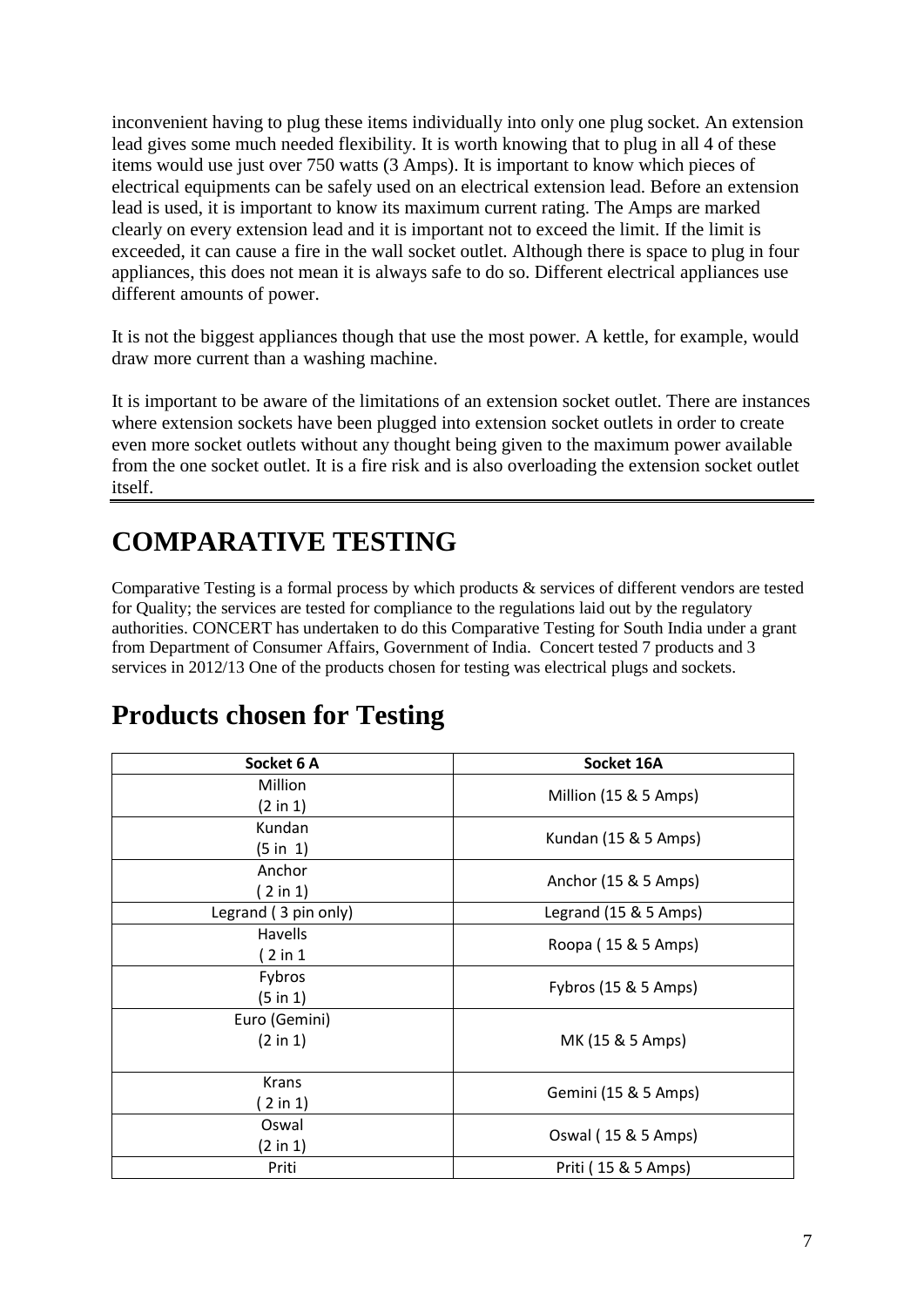| $2$ in $1)$                      |                        |
|----------------------------------|------------------------|
| <b>GM</b><br>$(2 \text{ in } 1)$ | GM (15 & 5 Amps)       |
| Crabtree<br>$2$ in               | Crabtree (15 & 5 Amps) |

| Plug 6 A  | Plug 16 A | <b>Multi Plugs</b>           | Two pin<br><b>Plugs</b> |
|-----------|-----------|------------------------------|-------------------------|
| Million   | Million   | Choice<br>$(5 \text{ Amps})$ | Anchor                  |
| Kundan    | Kundan    | Monic<br>$(5 \text{ Amps})$  | Oswin                   |
| <b>GM</b> | Oswal     | Camy<br>$(5 \text{ Amps})$   | Priti                   |
| Priti     | Priti     |                              | Choice                  |

**Plugs are very rarely purchased separately nowadays as all the appliances that we use in our home come with their own Plugs with moulded cables and wired to the appliance. We just have to plug it in a socket and switch the power on.**

# **CRITERIA, PARAMETERS, AND LIST OF TESTS Carried out FOR ELECTRICAL PLUGS AND SOCKET-OUTLETS**

### **1. Packaging and Labelling (for individual Plugs and Socket outlets)**

### **The label should contain the following information.**

- Name of the product/Brand Name
- Manufacturer's Name and address
- Date of manufacture
- Net Quantity
- $\bullet$  MRP
- Customer Care contact details
- $\bullet$

### **2. Ease of use**

### **The following exercise was carried out to ascertain the ease of use**

- Fitting the plugs in sockets and removing interchangeability/without electric connection and without any connected load
- Record any experience of sparks or shocks when the sockets are connected to the electrical supply and the plugs fitted and removed from the socket
- Check temperature rise between plug and socket outlet when different loads are connected in intervals and record the same.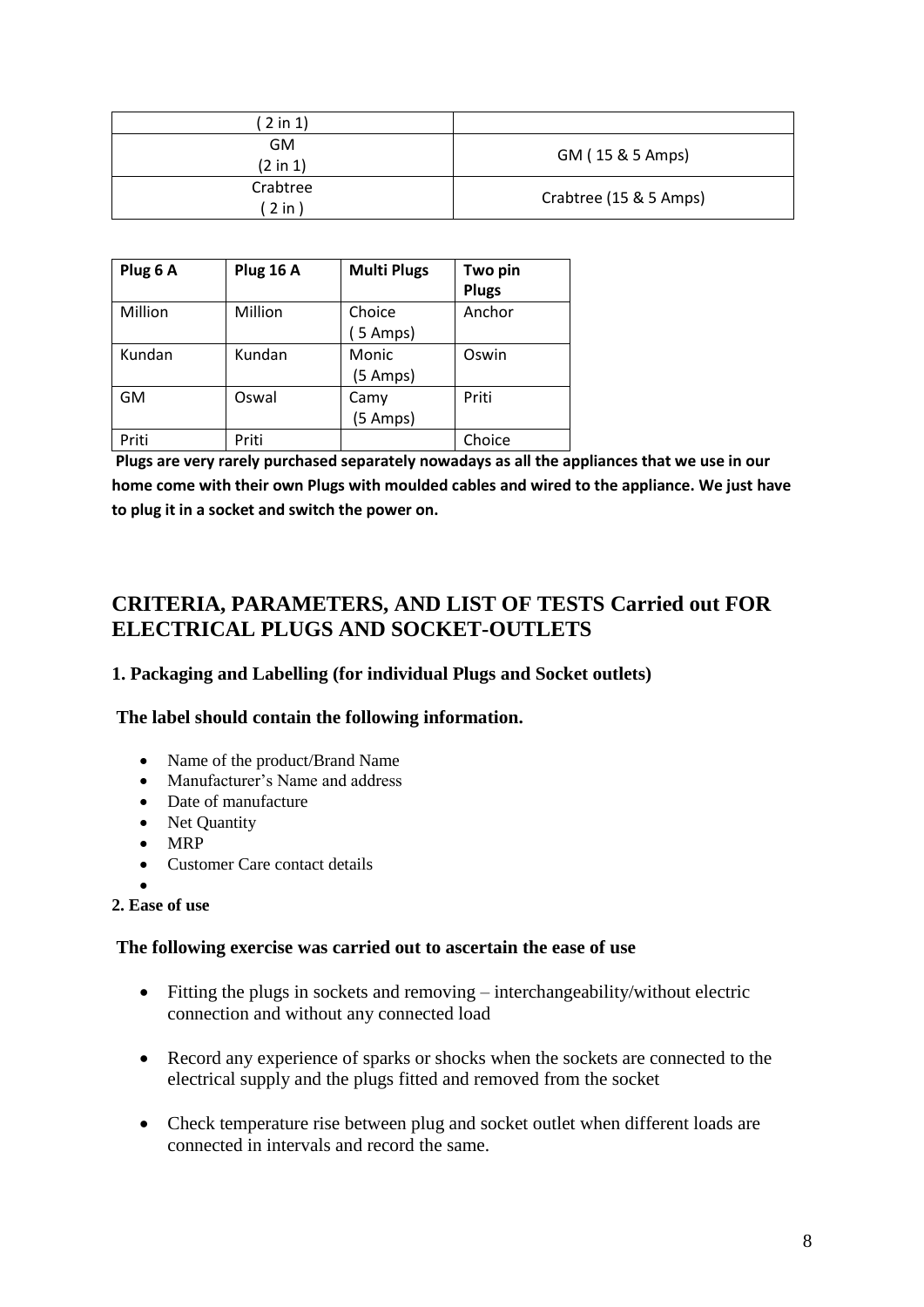## **3. Overall Quality (for individual Plugs and Socket outlets)**

### **Check the following**

- Check pin dimensions on Plugs and hole dimensions on sockets with vernier calipers
- Rating as per clause 6 of IS: 1293
- Classification as per clause 7 of IS: 1293
- Marking as per clause 8 a, b, c, d of IS: 1293
- ISI marking on the product
- Check for protection against electric shock/live parts should not be accessible
- Check for provision for earthing
- Check terminals/should be screw type

# **Test Results are as indicated below**

## **1. Packaging and labelling:**

**The following brands do not carry date of manufacture on the label**

**(a) 6 A Socket Outlet - Million (2 in 1), Krans (2 in 1)**

**(b) 16 A Socket Outlet - Million** 

**2. Ease of Use** - Ease of use of 6A and 16 A Plugs with 16 A Sockets (without any connected load)

**The various 6 Amps & 16 Amps plugs were connected to 16 Amps sockets and the observations are as indicated below.**

| Ease Of use of 6 & 16 A Plugs with 16 A Sockets |                   |                                       |                               |                           |                                     |                                        |                                |                               |                                      |
|-------------------------------------------------|-------------------|---------------------------------------|-------------------------------|---------------------------|-------------------------------------|----------------------------------------|--------------------------------|-------------------------------|--------------------------------------|
|                                                 | 16 A<br>(Sockets) | <b>Million</b><br>(6A)<br><b>PLUG</b> | Kundan<br>(6A)<br><b>PLUG</b> | GM<br>(6A)<br><b>PLUG</b> | <b>PRITI</b><br>(6A)<br><b>PLUG</b> | <b>Million</b><br>(16A)<br><b>PLUG</b> | Kundan<br>(16A)<br><b>PLUG</b> | Oswal<br>(16A)<br><b>PLUG</b> | <b>PRITI</b><br>(16A)<br><b>PLUG</b> |
| $\mathbf{1}$                                    | <b>Million</b>    | L                                     | L                             | L                         | L                                   | L                                      | L                              | L                             | L                                    |
| $\overline{2}$                                  | Kundan            | G                                     | L                             | L                         | L                                   | L                                      | L                              | L                             | G                                    |
| 3                                               | Anchor            | T                                     | T                             | T                         | $\mathsf T$                         | T                                      | G                              | G                             | G                                    |
| 4                                               | Legrand           | G                                     | G                             | Т                         | G                                   | G                                      | G                              | L                             | L                                    |
| 5                                               | <b>Fybros</b>     | L                                     | L                             | L                         | L                                   | L                                      | L                              | L                             | L                                    |
| 6                                               | Roopa             | $\boldsymbol{\mathsf{N}}$             | N                             | ${\sf N}$                 | N                                   | T                                      | G                              | G                             | G                                    |
| $\overline{\mathbf{z}}$                         | MK                | L                                     | L                             | L                         | L                                   | L                                      | L                              | G                             | L                                    |
| 8                                               | Gemini            | $\mathbf{L}$                          | G                             | G                         | L                                   | L                                      | L                              | L                             | G                                    |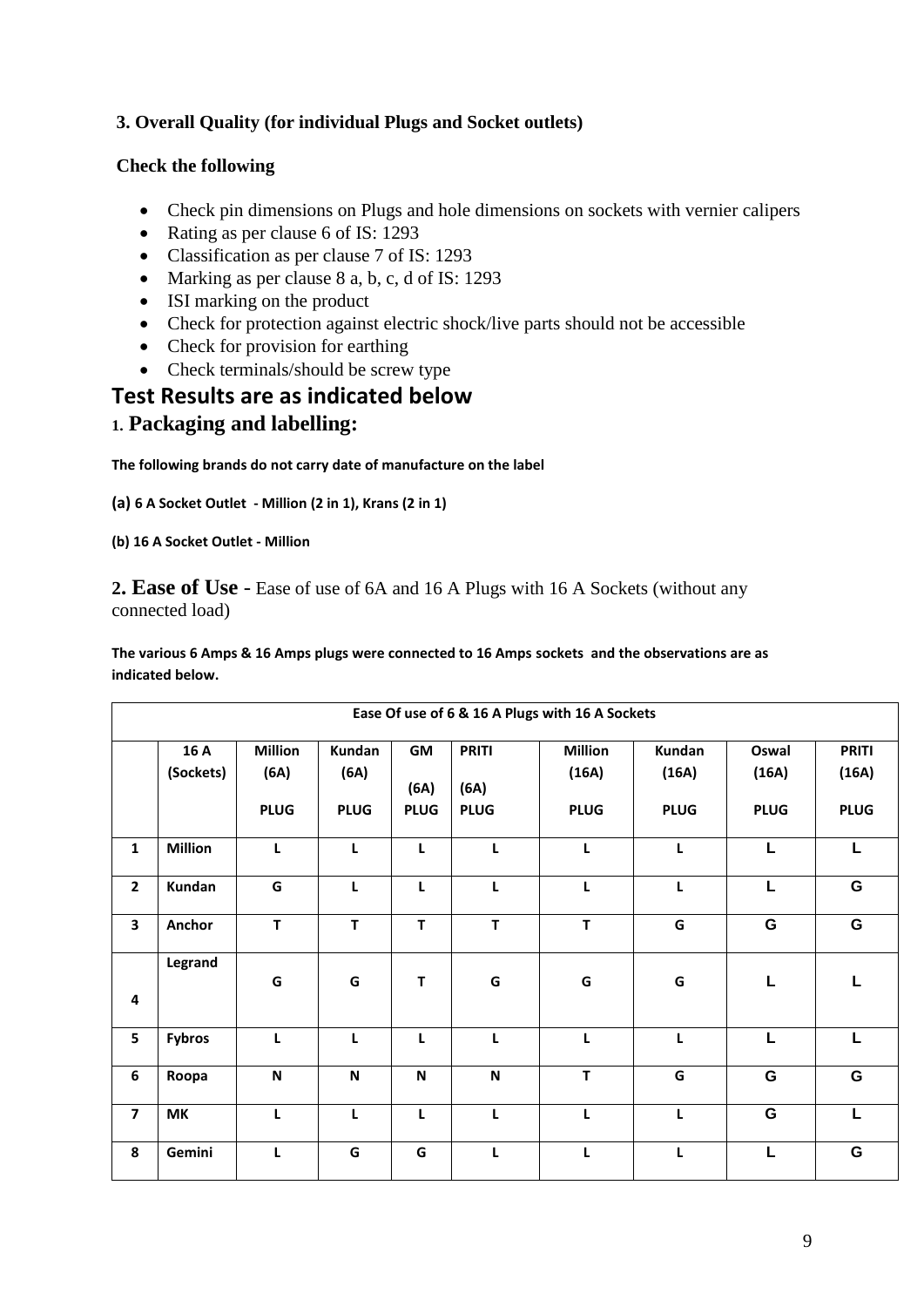| 9  | Oswal           | G | N | N | N |   |   |   | G |
|----|-----------------|---|---|---|---|---|---|---|---|
| 10 | Priti           |   |   | G |   | G | G |   | G |
| 11 | GM              |   |   |   |   | G |   | G |   |
| 12 | <b>Crabtree</b> | G | G | G | G | G | G | G |   |

**Legend: L = Loose, G = Correct Fit (Good), T = Too tight, N = Not Fitting.** 

| Ease of use 6 A Plugs with 6 Amps Sockets (without any connected load) |  |  |
|------------------------------------------------------------------------|--|--|
|------------------------------------------------------------------------|--|--|

| Ease of use 6 A 3 Pin Plugs with 6 Amps Sockets |                                 |                             |             |                         |                           |  |
|-------------------------------------------------|---------------------------------|-----------------------------|-------------|-------------------------|---------------------------|--|
|                                                 | 6 A (Sockets)                   | Million (6A)<br>Kundan (6A) |             | <b>GM (6A)</b>          | Priti (6A)                |  |
|                                                 |                                 | 3 Pin Plug                  | 3 Pin Plug  | 3 Pin Plug              | 3 Pin Plug                |  |
| $\mathbf{1}$                                    | Million (2 in 1)                | G                           | L           | G                       | G                         |  |
| $\overline{2}$                                  | Kundan (5 in 1)                 | G                           | G           | G                       | G                         |  |
| $\mathbf{3}$                                    | Anchor(2 in 1)                  | L                           | L           | G                       | L                         |  |
| 4                                               | Legrand (3 pin only)            | L                           | L           | L                       | L                         |  |
| 5                                               | Havells (2 in 1 + imported Pin) | G                           | G           | G                       | G                         |  |
| 6                                               | Fybros (5 in 1)                 | L                           | G           | L                       | G                         |  |
| $\overline{\mathbf{z}}$                         | Euro(Gemini) (2 in 1)           | $\mathbf N$                 | $\mathbf N$ | N                       | $\mathbf N$               |  |
| 8                                               | <b>Krans (2 in 1)</b>           | N                           | $\mathbf N$ | N                       | $\boldsymbol{\mathsf{N}}$ |  |
| 9                                               | Oswal (2 in 1)                  | T                           | T           | $\overline{\mathbf{4}}$ | T                         |  |
| 10                                              | Priti (2 in 1)                  | T                           | G           | G                       | G                         |  |
| 11                                              | GM(2 in 1)                      | L                           | G           | G                       | L                         |  |
| 12                                              | Crabtree (2 in 1)               | G                           | G           | G                       | G                         |  |

**Legend: L = Loose, G = Correct Fit (Good), T = Too tight, N = Not Fitting**

### **1. Ease of use of 2 pin multi plug and 2 pin plugs with 6 Amps socket outlets**

- We tested three brands of 2 pin multi plugs and four brands of 2 pin plugs with twelve brands of 6 A socket outlets.
- The fitment of all multi plugs and two pin plugs were found to be good in all the twelve 6 A socket outlets. Anchor brand 2 pin plugs fitted well in 8 out of the 12 6A socket outlets. Monic brand multi plug with 2 pin also had a good fit in 8 out of the 12 6A socket outlets.
- None of the multi plugs or 2 pin plugs fitted well in Euro (Gemini) and Oswal 6A socket outlets.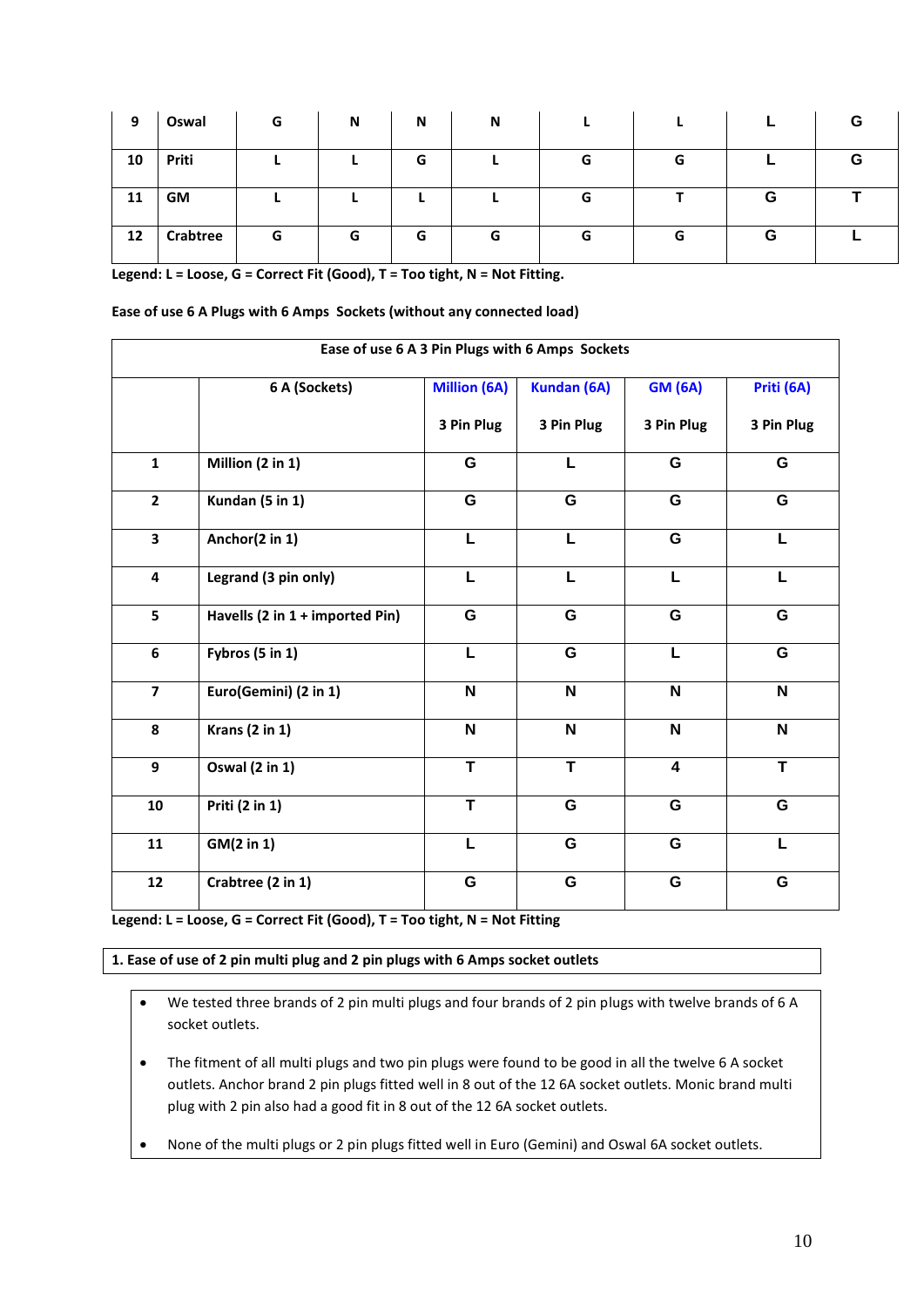Anchor 6A socket outlet had a good fit only with choice 2 pin plug and krans 6 A socket outlet had a good fit only with Monic brand multi plug with 2 pins.

### 2. **Ease of use of two brands of 3 Pin Multi plugs namely Choice and Monic with 12 brands 16 A Sockets.**

- The fitment of both the multi plugs on Crabtree socket outlet was of Correct Fit (Good)
- Both the multi plugs could not be fitted on Roopa brand of 16 A socket outlet, while the fitment of both on Anchor brand were too tight.
- Choice brand of multi plug had a correct fit (Good) with Crabtree brand of socket outlet and was fitting loose on Million, Kundan, Legrand, Fibros, MK, Gemini, Oswal, Priti, and GM brands of socket outlets.
- Monic brand of multi plug had a correct fit (Good) with Legrand, Oswal, Priti, GM, and Crabtree and was fitting loose on Million, Kundan, Fybros, Mk, and Gemini brands of socket outlets.

### **Ease of use of Mobile chargers with 6A socket outlets**

We used mobile chargers of Samsung, Micromax, I-phone, Nokia (3-pin), ERD (Local Brand) and that of Sony camera.

- Fitment on Million socket outlet was found be good except for Sony camera charger.
- Fitment on GM socket outlet was good except the local mobile charger (ERD).
- Nokia (3 pin) charger fitted well on all the socket outlets except on Fybros and Krans brands of socket outlets. Oswal socket outlet fitted well only with Nokia (3 pin) mobile charger and its fitment was loose in all the rest.

#### **3. Temperature Rise on the plug and Socket out lets when connected to load.**

The temperature rise is high when the fitment is loose. - hair dryers, hot plate, induction top, and immersion heater as connected loads.

**When the fitment of Plug and Socket Outlet is loose, there are always possibilities of sparking and the resultant temperature rises. Continued use of such improper assembly will progressively result in blackening, burning etc leading to fire in extreme cases.**

### **3. Overall Quality**

**(i) Ratings as per Clause 6 of IS: 1293:** The Plug and Socket outlet shall preferably have voltage (230, 240, 250 V) and current (6, 10\*, 16 A) ratings. **All the plugs and socket outlets tested conform to this requirement of the standard.**

\* International practices provide for 10 A socket outlet for all appliances requiring up to and including 10 A, whereas in India, the socket outlet of 6 A is still in use. The manufacturers would develop 10 A socket outlets with the same physical dimensions as of the present 6 A socket outlets. After satisfactory development of 10 A socket outlets, the 6 A socket outlets are to be phased out in future.

**(ii) Classification as per clause 7.2.3 (b) of IS: 1293:** The socket outlets shall be with shutters so that live parts are not accessible without a plug in engagement. The socket outlets shall be so constructed that the live contacts are automatically screened when the plug is withdrawn. (This is an important safety requirement)